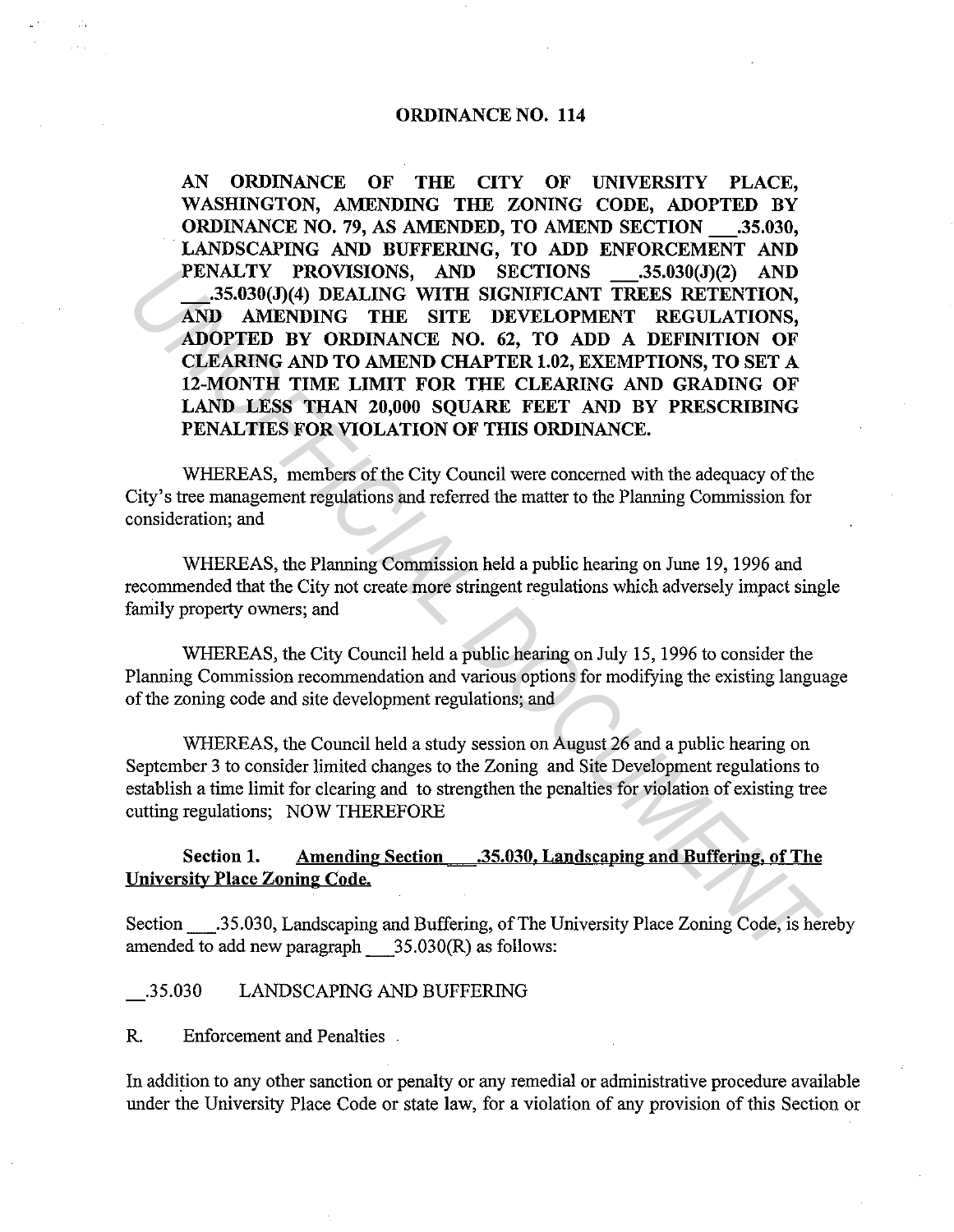failure to comply with any permit or other written order or decision issue pursuant to this Section a monetary penalty shall be assessed that is the greater of:

**1.** Five hundred dollars for each tree cleared, cut, damaged or removed, or for each act of clearing, cutting, damaging, or removing vegetation; or

2. Triple the value of each tree cleared, cut, damaged or removed, or of the vegetation cleared, cut, damaged, or removed. The value to be the replacement value as determined under the methods described in the Guild for Establishing Value of Trees and Other Plants, published by the International Society of Arboriculture, most current edition;

3. An amount reasonably determined by the Director to be equivalent to the economic benefit that the violator derives from the violation as measured by the greater of the resulting increase in market value of the property or the value received by the violator, or savings of construction costs realized by the violator. 2011, damaged, or removed. The value to be the replacement value as determined under<br>neithods described in the Guild for Establishing Value of Trees and Other Plants, published<br>he International Society of Arboriculture, m

Section 2. Amending Section .35.030(J)(2), of the University Place Zoning

Section  $.35.030(J)(2)$ , of the University Place Zoning Code, Significant Trees - Retention Required, is hereby amended as follows:

2. Significant Trees - Retention Required. Except as provided in Section 7 below, significant trees shall be retained in all residential, commercial, industrial or institutional developments as follows:

a. Significant tree preservation shall be required in conjunction with at any time an application for a site development permit, building permit, short subdivision, or subdivision. is required.

b. All significant trees located within any required perimeter landscaping area shall be retained;

c. Fifty percent (50%) of the significant trees located in the interior of the lot, excluding sensitive areas or their buffers, shall be retained in apartment, townhome, new residential, or institutional developments;

d. Ten percent (10%) of the significant trees located in the interior of the lot, excluding sensitive areas or their buffers, shall be retained in commercial, utility, or industrial developments;

e. If significant trees were previously located in a closed, forested situation, a registered landscape architect shall determine if a tree has a significant chance of toppling . in high winds, and whether a buffer of smaller trees, retained or replaced on the fringe of such significant trees would reduce the risk of toppling.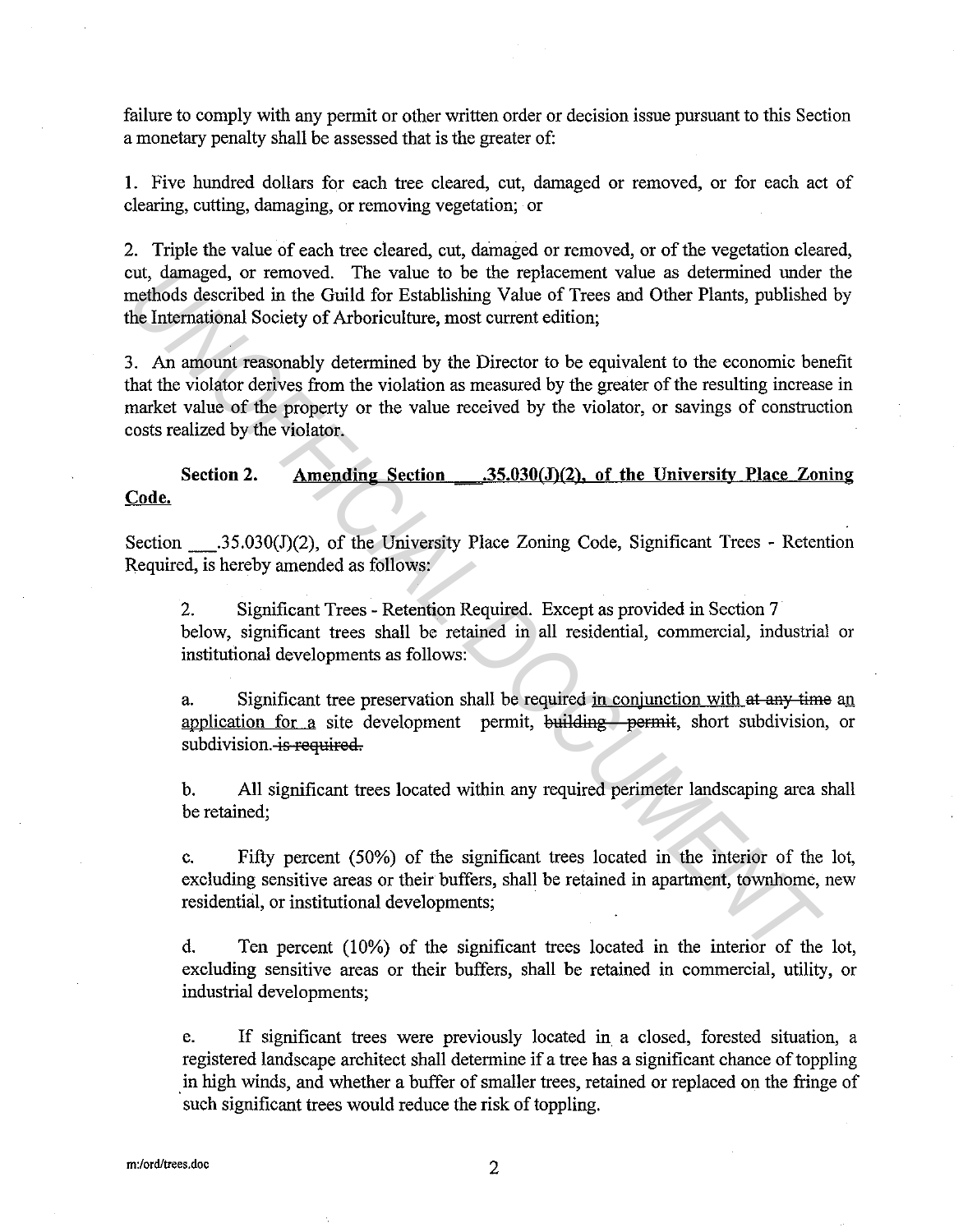f. A grouping of three or more existing trees with canopies that touch or overlap, may be substituted for each required significant tree, provided each tree has a diameter of at least three inches when measured four feet above grade;

g. Except as provided in subsection h, significant trees to be retained shall not include significant trees that, following inspection by a registered landscape architect, certified nursery professional, ex-certified arborist, or certified forester are determined to be:

I. Damaged or diseased,

2. Safety hazards due to potential root, trunk or primary limb failure, or exposure of mature trees which have grown in a closed, forested situation;

h. At the discretion of the City, damaged or diseased or standing dead trees may be retained and counted toward the significant tree requirement, if demonstrated that such trees will provide important wildlife habitat and are not classified as danger trees .

**Section 3. Amending Section . 35.030(J)(4). of the University Place Zoning** 

Section .35.030(J)(4), of the University Place Zoning Code, Significant Trees - Retention Plan, is hereby amended to read as follows:

4. Significant Trees - Retention Plan. The applicant shall submit a tree retention plan concurrent with an application for a grading site development permit, building permit or preliminary subdivision, or short subdivision application, whichever is submitted reviewed and/or approved first. The tree retention plan shall consist of:

a. A tree survey that identifies the location, size and species of all significant trees on a site. The tree survey may be conducted by a method that locates individual significant trees or by using standard timber cruising methods to reflect general locations, numbers and grouping of significant trees provided that, when using either method, the survey: certified nursery professional, or-certified arborist, <u>or certified forester</u> are determine<br>
be:<br>
1. Damaged or discased,<br>
2. Safety hazards due to potential root, trunk or primary limb failure, or exposure<br>
mature trees

I. Shall also show the location and species of each significant tree that is intended to qualify for additional credit pursuant to Section 5 below, and

2. Any tree 18 inches or greater diameter for the purpose of establishing wildlife habitat value;

b. A development plan identifying the significant trees that are proposed to be retained, transplanted or restored.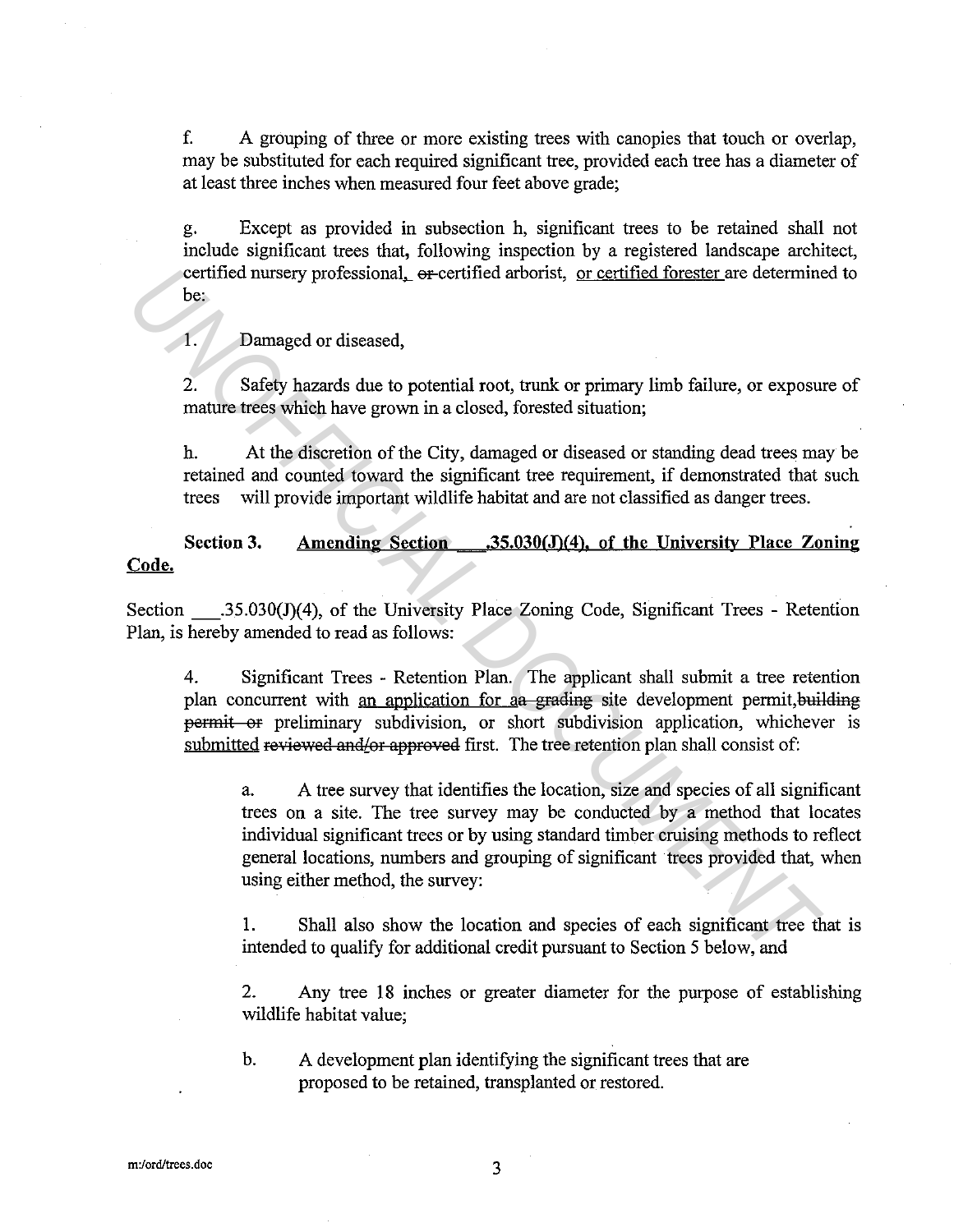# **Section 4. Amending Chapter 2, Definitions, of the University Place Site Development Regulations.**

Chapter 2, Definitions, of the University Place Site Development Regulations, is hereby amended to add a definition for "Clearing" as follows:

## 2. Definitions

Clearing: The cutting, moving on site, or removal of standing or fallen timber (including stumps); the removal or moving on site of stumps; or the cutting or removal of brush, grass, ground cover, or other vegetative matter from a site in a way which exposes the soil surface of the site. In addition to the above, clearing is an activity which does not require reforestation per an approved Forest Practices Application/notification issued by the Department of Natural Resources. Clearing: The cutting, moving on site, or removal of standing or fallen timber (includit<br>thromagn); the removal or moving on site of stumps; or the cutting or removal of brush, grass,<br>promoto cover, or other vegetative mat

## **Section 5. Amending Chapter 1.02(C), Exemptions, of the University Place Site Development Regulations.**

Chapter 1.02(C), Exemptions, of the University Place Site Development Regulations, is hereby. amended as follows:

1.02 Exemptions

C. Cutting and Clearing and/or grubbing of a parcel or adjacent parcels in single ownership of land or a portion thereof less than 20,000 square feet within any 12-month period except as specified in Section 3.08. and except in sensitive areas.

**Section 6. Severability.** 

If any section, sentence, clause, or phrase of this ordinance shall be held to be invalid or unconstitutional by a court of competent jurisdiction, such invalidity or unconstitutionality shall not affect the validity or constitutionality of any other section, sentence, clause, or phrase of this ordinance.

#### **Section 7. Publication and Effective Date.**

A summary of this Ordinance consisting of its title shall be published in the official newspaper of the city. This ordinance shall take effect five days after publication .

## **PASSED BY THE CITY COUNCIL ON SEPTEMBER 3, 1996.**

SEPTEMBER 3, 1996.<br>Cral() Williams, Mayor